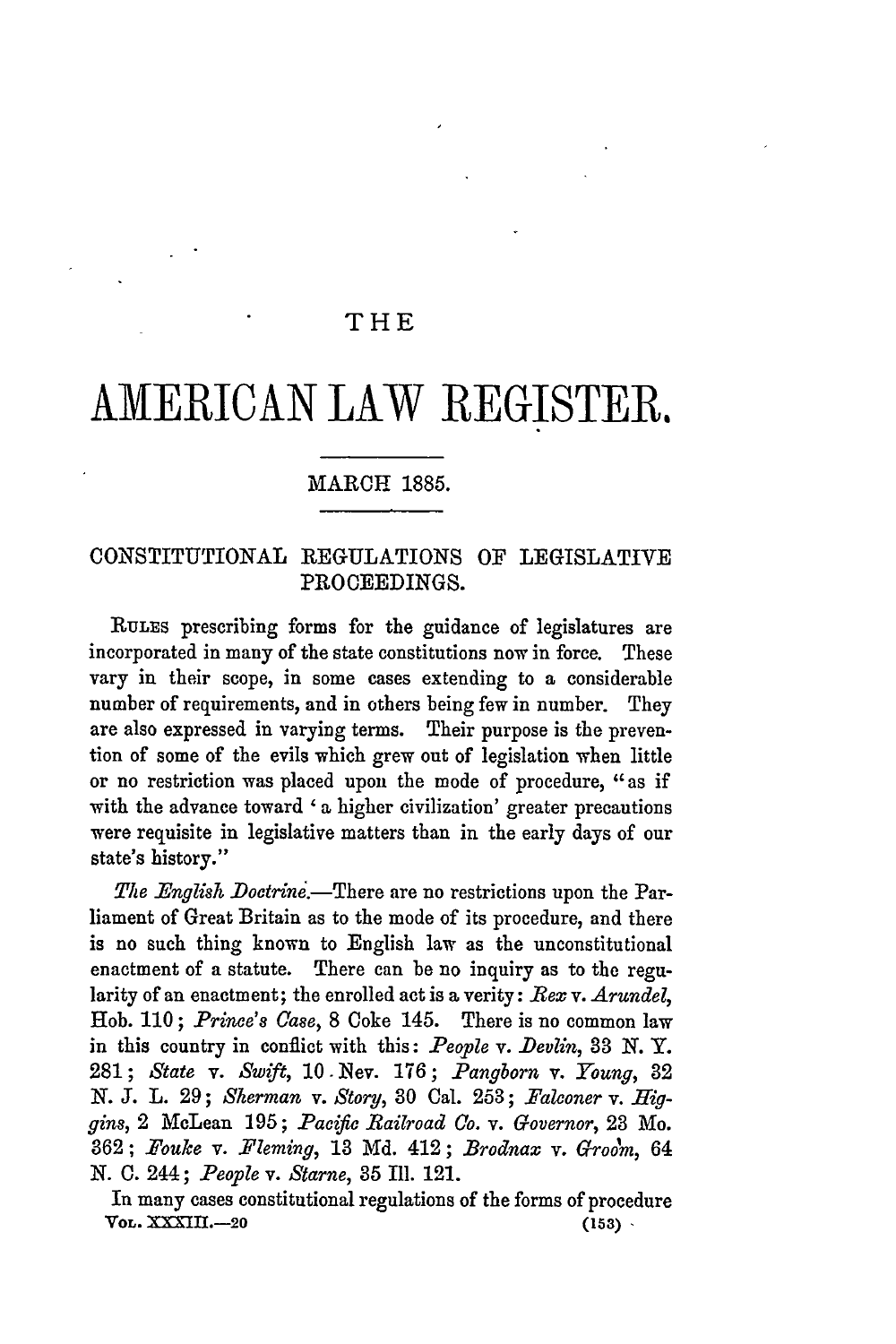are said to be mandatory on legislative bodies; but after action the presumption is that they have been observed, and the courts will not go back of the enrolled act to impeach it. See *Usener* v. *State, 8 Tex. App. 177; Central Railway Co. v. Hearne, 32 Tex.* 546; *Blessing v. Galveston, 42 Id. 641; Kilgore v. Magee, 85* Penn. St. 401; *People v. Burke*, 34 Cal. 661; *Eld v. Gorham*, 20 Conn. 8 ; *People v. Commissioners,* 54 *N.* Y. 276 ; *Evans v. Browne,* **30** Ind. 514; *Bender v. State,* 53 Id. 254; *Commissioners v. Burford,* 93 Id. 383; *-dger v. Board,* 70 Id. 831; *Lottery Co. v. Richoux,* **23** La. Ann. 743; *Green* v. *Weller,* 32 Miss. 650; *Swann* v. *Buck,* 40 Id. 268; *Mayor v. Harwood,* 32 Md. 471; *Thompson's Case,* 9 **Op.** Attys.-Gen. 1; *Miller v. State, 5* Ohio St. 275; *Purdy v. People*, 4 Hill 390; *De Bow v. People*, **I** Den. 14; *State v. Glenn,* 1 West Coast Rep. 50, and cases cited *ante.*

*Conflict of Authority.-The* rule which seems to be established **by** these cases has not been uniformly held **by** several of the courts which decided them. In some states, especially California and Missouri, changes in the fundamental law have necessitated the establishment of a rule different from that announced in the cases cited. But before the constitutions now in force in these states were adopted there was a conflict of authority. In *Yowler v. Peirce,* 2 Cal. 165, the court say, by **MURRAY,** C. **J.:** "I am of opinion that there is no difference between declaring a law unconstitutional for matters patent upon its face, though passed regularly, and a law apparently good, yet passed in violation of those rules which the constitution has imposed for the protection of the rights and liberties of the citizen." The court held an act which purported to have been approved on a day on which it might legally have been done, void, because as a matter of fact it was approved when the power to do the act did not exist. In *State v. McBride,* 4 Mo. 303, the question was whether an amendment to the constitution had been voted for **by** the required number of members of the legislature, and it appears to have been determined **by** the record contained in the legislative journals. This case was doubtless overruled by *Pacific Railroad Co. v. Governor, ante,* which has been overruled by *Bradley* v. West, 60 Mo. 33, and *State* v. *.Mead,* 71 Id. 266. Both these last cases were decided under the present constitution, which differs materially from that in force when the earlier cases were ruled. *Sherman v. Story* has also

154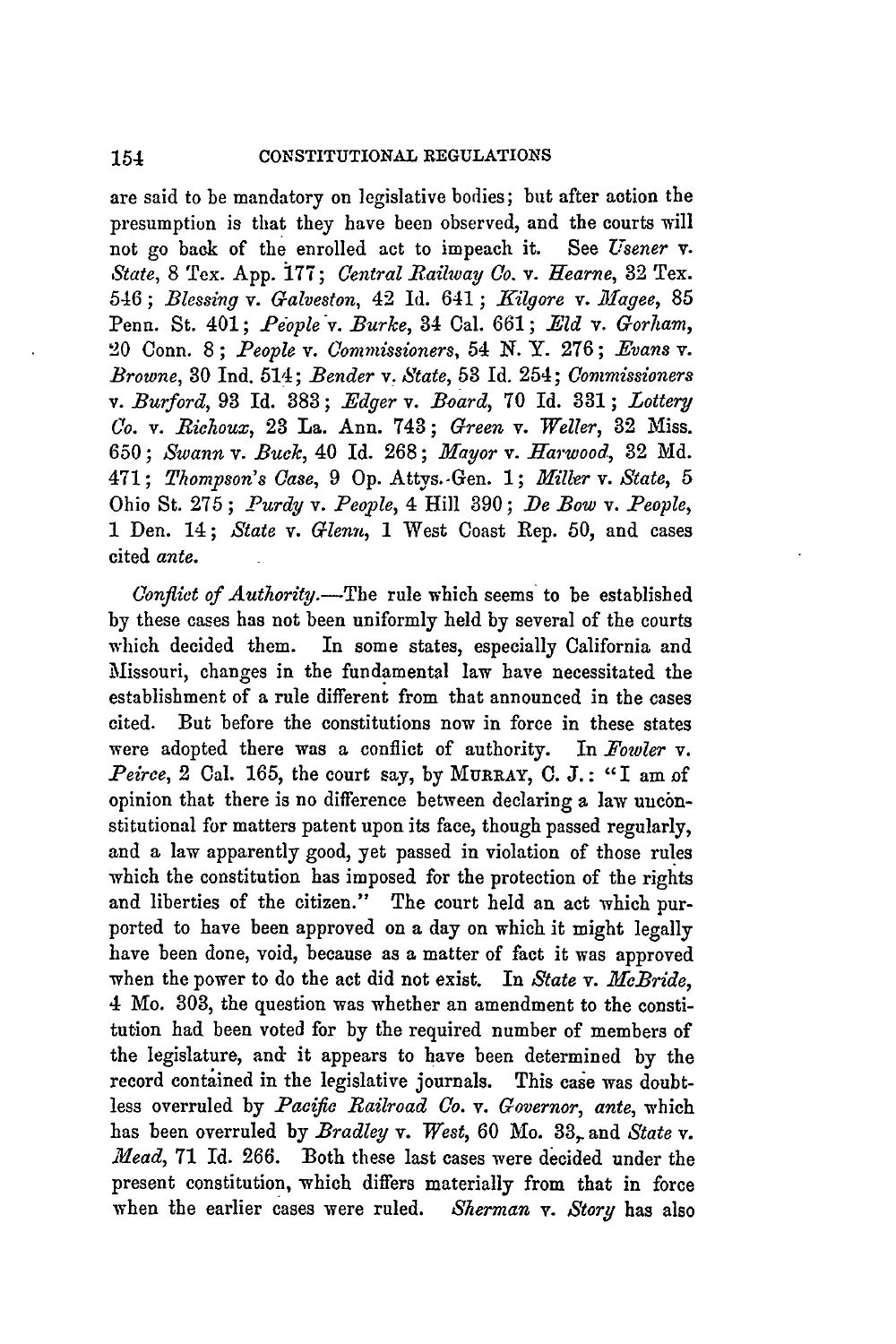been overruled by *Weill* v. *Ifenfield,* 54 Cal. 111, under a like change in the fundamental law. The earlier cases in Indiana held to the American doctrine. See *Skinner v. Deming,* 2 Ind. **558 ;** *Coleman v. Dobbins,* 8 Id. **156.** And intimations and *dicta* in its favor are to be found in some of the New York cases, which have been frequently cited in its support. See *People,v. Purdy,* 2 Hill **31;** s. c. in error, 4 Id. 384; *De Bow v. People,* **1** Den. 9; *Com. Bank v. Sparrow,* 2 Id. 97. The rule in Maryland has been changed **by** *Berry* v. *Baltimore, etc., Railroad Co.,* 41 Md. 446, and Legg *v. Mayor, etc.,* 42 Id. **203.** The cases cited from Mississippi must be considered overruled by *Brady v. West,* 50 Miss. 68, where the court say: "It is clearly competent to show from the journals of either branch of the legislature that a particular act was not passed in the mode prescribed by the constitution, and thus defeat its operation altogether." Two Iowa cases *(Clare v. State,* 5 Iowa 509; *Duncombe v. Prindle,* 12 Id. 1) are often cited in support of the doctrine that the enrolled act is conclusive; but they only determine that where there is a conflict between the printed and the enrolled act, the latter is the ultimate proof of the expression of the legislative will. Whether the journals were competent, evidence, or their effect, was not considered in either case: Koehler v. *Bill,* 60 Iowa 543.

*The American Dotrine.-The* power and duty of courts to look behind the enrolled act and determine that it has received the required number of votes, or that in its enactment there has been a substantial compliance with the forms prescribed **by** the constitution is upheld by a large number of cases: *Skinner v. Denning,* 2 Ind. 528; *Post v. Supervisors,* 105 U. S. 667; *Smithee v. Garth, 33* Ark. 17 ; *Hull v. Miller,* 4 Neb. **503** ; *Walker v. Griffith,* 60 Ala. 361; *Williams v. State,* 6 Lea (Tenn.) 549; *Supervisors v.* Hee*nan,* 2 Minn. 330; *Coleman v. Dobbins,* 8 Ind. 156; *In re Roberts,* **5** Colo. **525;** *In re Welman,* 20 Vt. 656; *12egg v. Mayor, &c.,* 42 Md. 203; *Osburn v. Staley,* 5 W. Va. 85; *State v. Platt,* 2 **S.** C. 150; *Walker v. State,* 12 Ind. 200; *State v. iagood,* **13** Id. 46; *Worthen v. Badgett,* **32** Ark. 496; *State v. 3Mead,* **71** Mo. 266; *Smithee v. Campbell,* 41 Ark. 471; *South Ottawa v. Perkins,* 94 U. S. 260; *Spangler v. Jacoby,* 14 Ill. 297; *Prescott v. Trustees,* 19 Id. 324 ; *People* v. *Starne,* **35** Id. 121; *Ryan v. Lynch,* 68 Id. 160: *Turley v. County of Logan,* **17** Id. 151; *Burr v. Bos8,* 19 Ark. 250; *Weill v. .Kenfield,* 54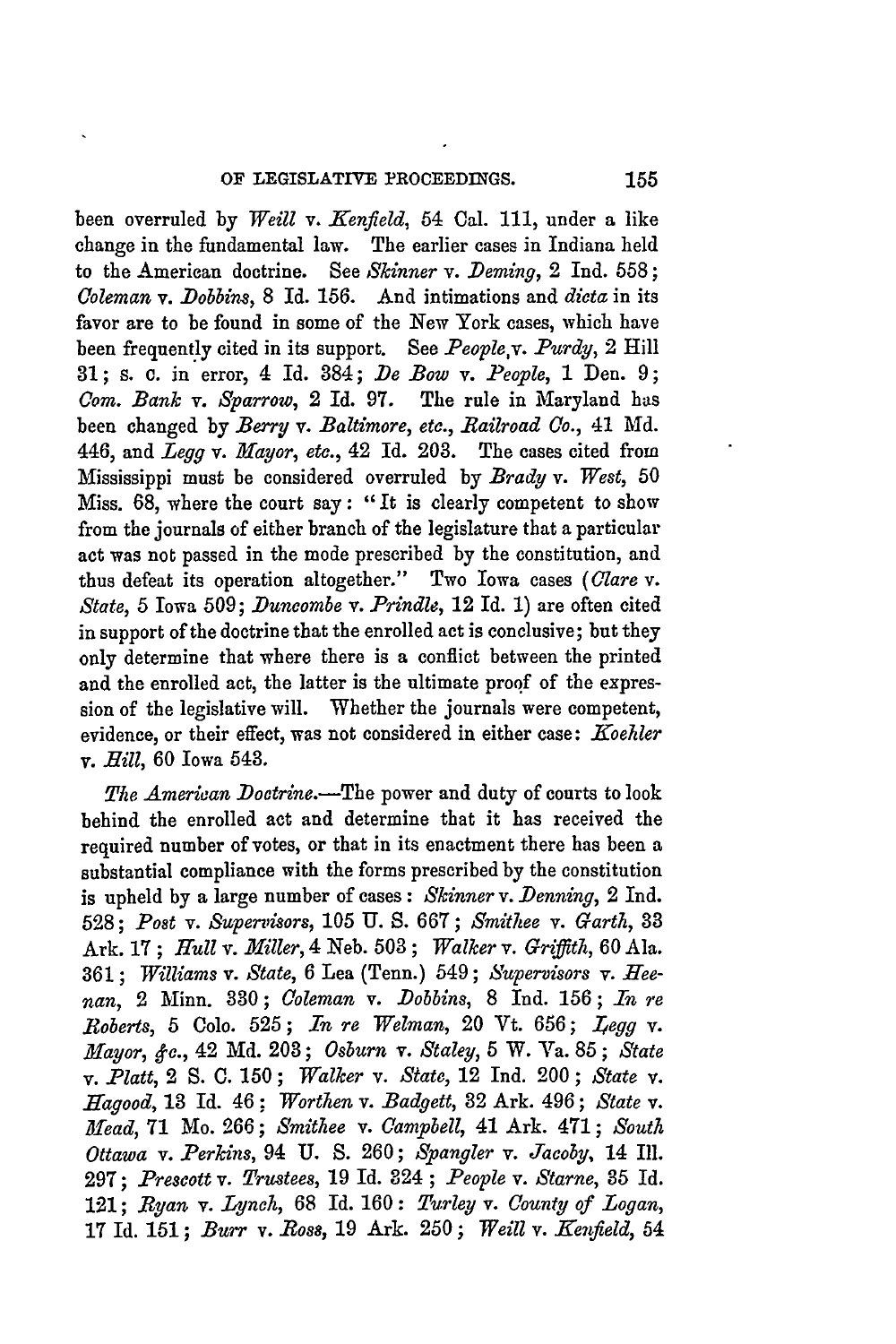Cal. **111;** *Fordyce v. Godman,* 20 Ohio St. **1;** *Berry v. Baltimore, stc., Railroad Co.,* 41 **Md.** 446; *Bradley v. West,* **60** Mo. **33;** *Green v. Graves,* **I** Doug. (Mich.) **351;** *People v. Mahaney,* **13** Mich. 481 **;** *State v. Francis,* **26** Kans. 724; *State ex rel. v. Hastings,* 24 Minn. **78;** *Brown v.* **Nash, 1** Wyoming **85;** *State v.* Little Rock, &c., Railway Co., 31 Ark. 701; Vinsant v. Knox, **27** Id. **266 ;** *lroody v. State,* 48 Ala. **115 :** *Gaines v. Ilorrigan,* 4 Lea (Tenn.) **608;** *Railroad Tax Cases,* **13** Fed. Rep. **722;** Jones v. Hutchinson, 43 Ala. 721; Southwark Bank v. Common*wealth,* **26** Pa. St. 446; *Gardner v. Collector,* **6** Wall. 489; *State v. Gould,* **31** Minn. **189.** See *Koehler v. Hill,* **60** Iowa 548; *Bound v. Railroad Co.,* 45 Wis. 543.

To hold that the legislative journals are not appropriate evidence on the question whether a bill had been passed **by** the constitutional number of votes would in effect be to hold that a bill *may* become a law without receiving the number of votes required **by** the constitution **;** that a single presiding officer may, **by** his signature, give the force of law to a bill which the journal of the body over which he presides, and which is kept under the supervision of the whole body, shows not to have been voted for **by** the" constitutional number of members: *Fordyce v. Godman,* 20 Ohio St. **1.** The Supreme Court of the United States say **:** " We are of opinion, therefore, on principle as well as authority, that whenever a question arises in a court of law of the existence of a statute, or of the time when a statute took effect, or of the precise terms of a statute, the judges who are called upon to decide it, have a right to resort to any source of information which in its nature is capable of conveying to the judicial mind a clear and satisfactory answer to such question; always seeking first for that which in its nature is most appropriate, unless the positive law has enacted a different rule :" *Gardner v. Collector,* **6** Wall. 499. The validity of **.a** statute is a question of law, and the court will not act upon the admission of parties that it has not been passed in a constitutional manner: *Happel v. Brethauer,* **70** Ill. **166.** See *Ottawa v.* **Perkins,** 94 **U. S. 268;** *Pdst v. Supervisors, 105* Id. **667;** *Railroad Tax Cases,* **13** Fed. Rep. **767.**

*Notice of Application for Enactment of Law.-The* constitution of Alabama provides that **" no,** local or special law shall be passed on any subject which cannot be provided for **by** a general law, unless notice of the intention to apply therefor shall have been pub-

156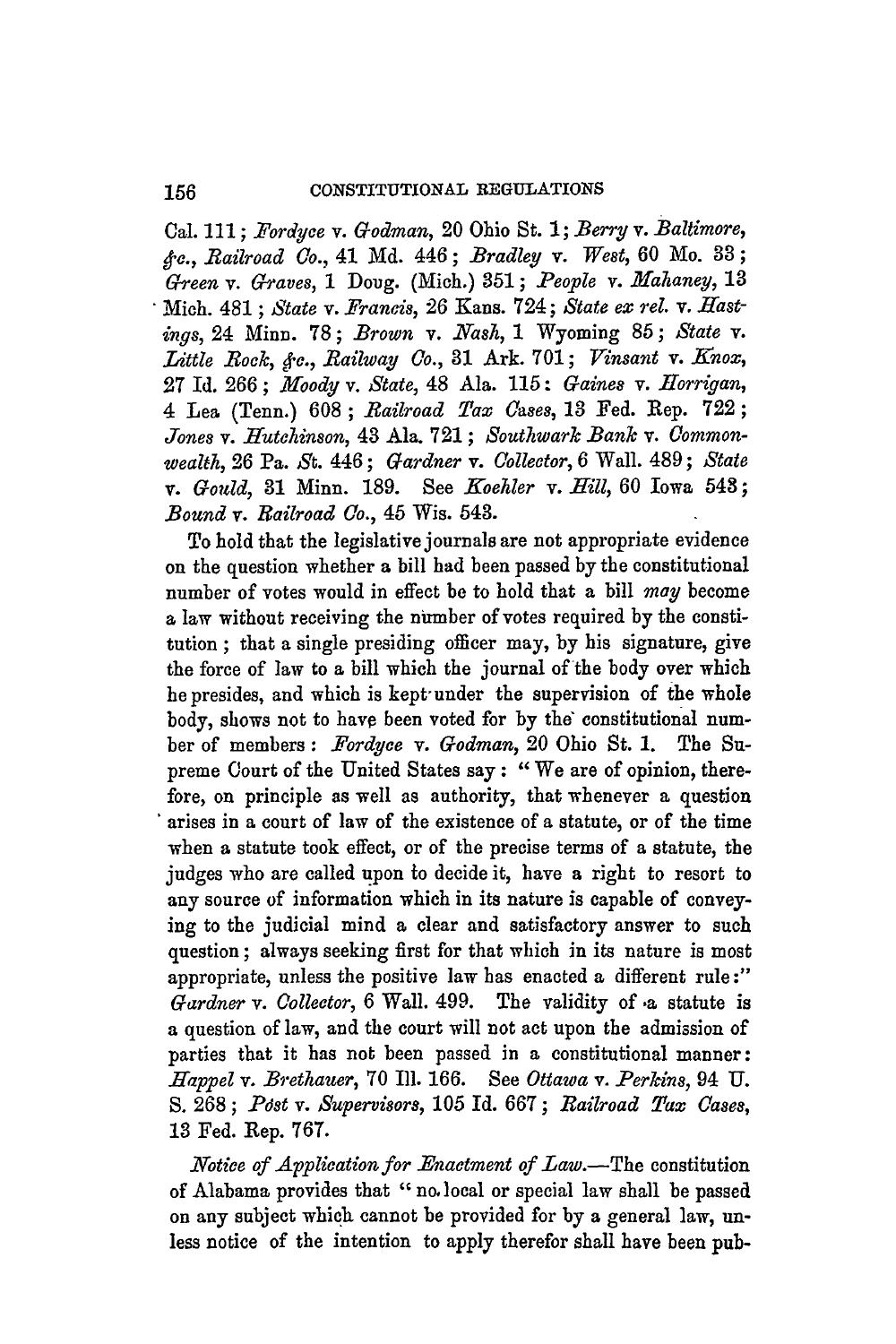lished," &c. In *Harrison v. Gordy*, 57 Ala. 49, the legislative journal showed that the notice given was of intention to apply for an act prohibiting the sale of liquors within four miles of the courthouse at St. Stephens. The bill corresponded with the notice, but was amended to embrace an area of eight miles. In reply to the contention that the notice did not warrant the act, the court said that it was perfectly consistent with all that appeared in the journals that the notice embraced the larger area. It will not be presumed from the silence of the journals that the prescribed notice was not given, and that the required proof of it was not made: *Walker v. Griffith,* 60 Ala. 361. In North Carolina, under a similar provision, the signatures of the presiding officers make the law a matter of record, and it cannot be impeached collaterally. In Arkansas a law having for its object the settlement of a debt due from the citizens of the state to it, and its debt due to them, is not within the scope of the constitutional requirement, not being, it seems, local or special: *State v. Crawford,* **35** Ark. **237.** In Florida the prohibition of the constitution concerning the amendment of acts of incorporation, unless notice had been given, could not control the legislature in the matter of legislation concerning roads belonging to the system of internal improvements which the constitution made it the duty of the legislature to create and encourage: *Palmer* v. *Louisville, c., Railroad Co.,* 19 Fla. **231.**

The constitution of Rhode Island requires tbat when a bill shall be presented for the creation of certain corporations it shall be continued until another election of members of the general assembly shall have taken place, and that such public notice of the pendency thereof shall be given as may be required by law. The Supreme Court of Maine has held these provisions to be directory merely, and not to affect corporations unless in case of intervention **by** the state. After charter is granted, the presumption is that all preliminary requirements have been complied with: *McClinch* v. *Sturgis,* 72 Me. 288. A statute requiring that notice of private petitions pending before the legislature should be given in a prescribed manner, held to be merely directory. The legislature might act upon a notice which did not comply with the statute, or without notice: *D~ay v. Stetson,* 8 Me. 365.

*The Enacting Style.*-An enacting style is prescribed by nearly all the State constitutions. In his work on the Law and Practice of Legislative Assemblies, **p.** 820, Cushing says; "Where enacting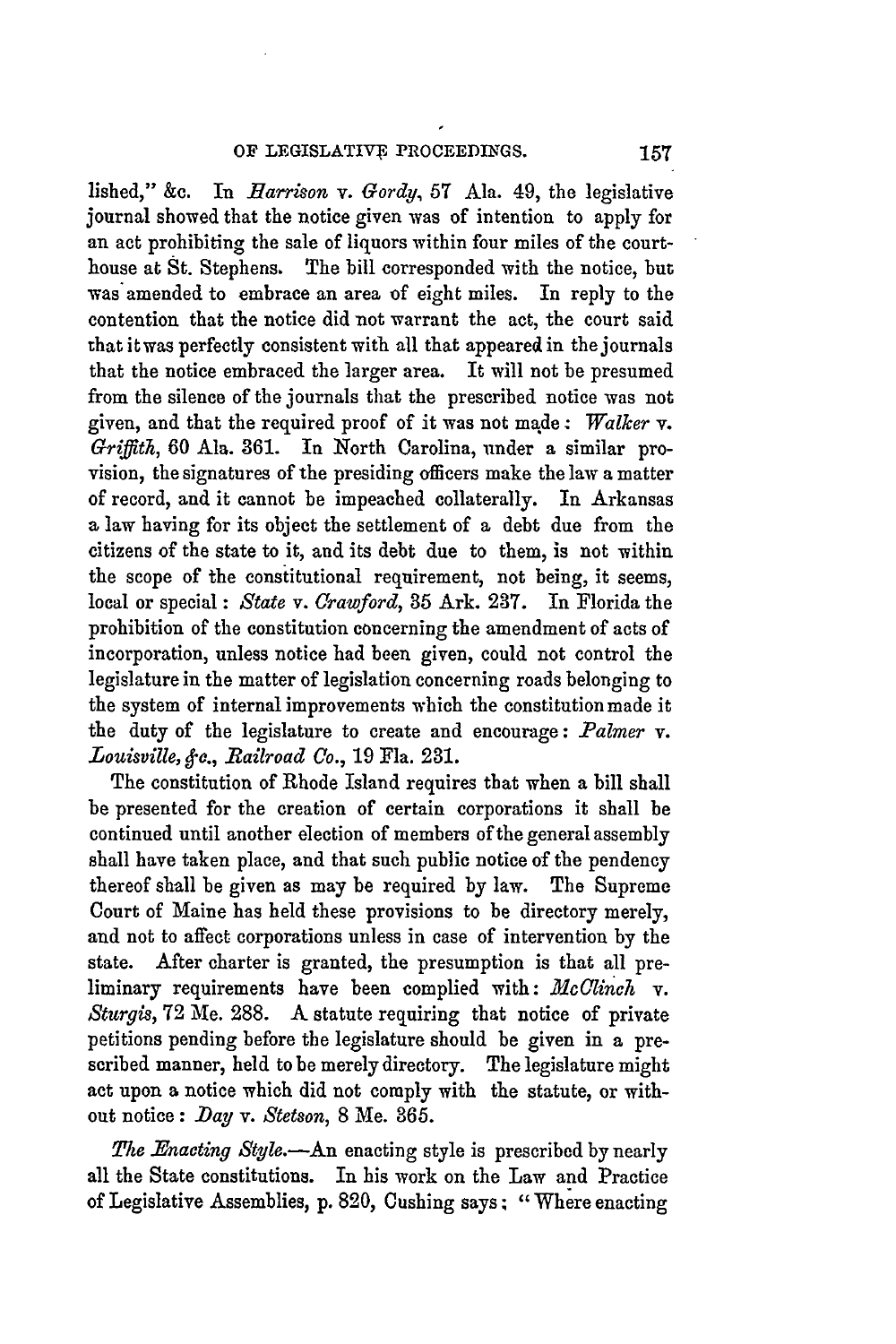#### **CONSTITUTIONAL REGULATIONS** 158

words are prescribed, nothing can be a law which is not introduced **by** these very words, even though others which are equivalent, are at the same time used." The authorities do not sustain this statement, and are not harmonious. The direction is not mandatory, and the omission of the words **"by** the general assembly of Maryland" from the enacting clause, does not render the act void **:** *McPherson v Leonard,* 25 Md. 377. An act without an enacting clause is void: *Seat of Government* Cases, **1** Wash. Ter. **135.** When a bill adopting a body of laws, divided into separate chapters, is preceded **by** the required words, it is sufficient: *Dew v. Cunningham,* **28** Ala. 466. But when sections and chapters of a code or revision are passed at different times, such of them as do not contain an enacting clause are void: *Vinsant v. knox,* **27** Ark. **266.** Literal compliance with the words used in the constitution is not essential. "Resolved," held equivalent to "be it enacted," in a joint resolution which had the force of law: *Swann v. Buck,* 40 Miss. **268.** The style prescribed for laws is inapplicable to a "resolution, order or vote," as contradistinguished from a "bill," **by** the constitution: *State v. Delesdenier,* **7** Tex. **76.** Whether **it** is mandatory or directory only as to laws is discussed but not decided in *Navigation Co. v. Galveston,* 45 Tex. **287.** A statute is not void because when introduced the bill had no enacting clause: *-Powell v. Jackson* Com. *Council,* **51** Mich. **129.** Where the enacting clause is stricken out of a bill, and the house which struck it out subsequently passed the bill, the journal not showing a reconsideration of the first vote, the passage of the bill held to be tantamount to a rescission thereof: *Wenner v. Thornton,* 98 I1. 156.

In West Virginia the force and effect of law cannot be given to a Joint resolution : *Boyers v. Crane*, 1 West Va. 176.

A statute providing that the form of an ordinance by the county board of supervisors should be **:** "The county board of supervisors of the county of - do order and determine as follows," is mandatory, and was not complied with by proceedings disclosed by the record to be as follows : "On motion of - the board of supervisors do order and determine :" *Smith v. Sherry,* 54 Wis. 114. In *Austrian v. Guy,* 21 Fed. Rep. 500, the same statute was considered, and was held to be complied with **by** an order as follows: "It is understood, ordered and determined."

*Several readings.*—Provisions requiring that all bills of a gen-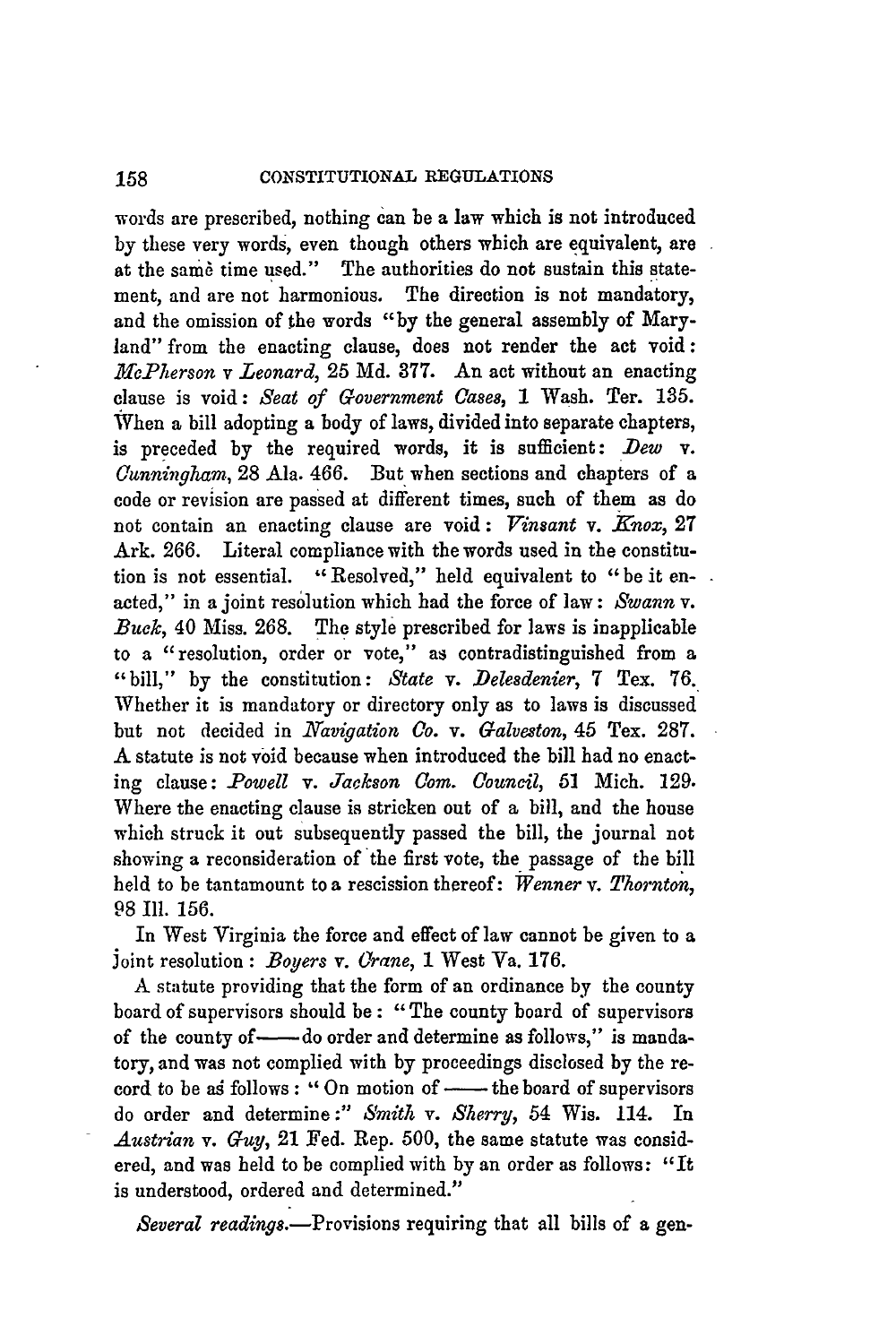eral character, or all bills appropriating money, or certain other classes of bills shall be read at length one or more times on one or **more** days, are embodied in a number of constitutions. In some states the requirement is held to be mandatory, and that failure to comply will invalidate the law: *People* v, *(lampbell,* **8** Ill. 466, limited **by** *Sapervisors v. People,* 25 Id. **181 ;** *People v. Starne,* **35** Id. 121; *Supervisors* v. *ffeenan,* .2 Minn. **330;** *State v. Hagood,* 13 **S. 0.** 46. In others it is merely directory: *Usener v, State,* 8 Tex. **App, 177;** *Blessing* v. *Galveston,* 42 Tex. 641. Its observance is secured **by** the sense of duty and the official oaths of members of the legislature, and not **by** any supervisory power of the courts: *JHilgore v. Aagee,* 85 Penn, St. 401; *Miller* v. *State,* 5 Ohio St. 275,

Where the journals show that a bill was passed, and contain nothing to show that it was not read as the constitution requires, the presumption is that it was so read, and this presumption is not liable to he rebutted: *Miller v. State, ante; Supervisors v. People,* 25 Ill. 181; qualifying *Campbell v. People,* **8** Id. *466.; Walker v.* Griffith, 60 Ala. 361; *State ex* rel. *v. Hastings,* 24 Minn. 43; *Vinsant v. Knox,* 27 Ark. 279; *English v. Oliver*, 28 Id. 317; *Worthen* v. *Badgett,* 32 Id. **516;** *Usener* v, *State,* 8 Tex. App. 177; *Blessing v. Galveston,* 42 Tex. 641. If the journals are kept loosely the law will be sustained if compliance with the constitution can be spelled out: *Szpervisors v. Heenan,* 2 Minn. 330. If a third reading is shown two previous readings will be implied and the act upheld *.English v. Oliver, ante.*

The constitution now in force in California provides: "Nor shall any bill become a law unless the same shall be read on three several days in each house,  $* * *$  and on the final passage of all bills they shall be read at length." In *Weill v. Kenfield*, 54 Cal. **111,** this is copstrued as requiring every bill to be read at length on three separate days in each house, and that the silence of the journals as to the suspension of the rule does not support the presumption that the bill was read, See *Railroad Tax Cases,* 13 Fed. Rep. 722, **76Q.** The first clause quoted aboxe is in the constitution **of** South Carolina, and the doctrioe of *State v. Hagood, ante,* is to the effect that the readings must be shown from the journals, or the original bill, or both. Under a similar provision in the constitution of Texas, the contrary rule is established: *Usener v. State,,* 8 Tex. App. 177; *Blessing v. Galveston,* 42 Tex. 641.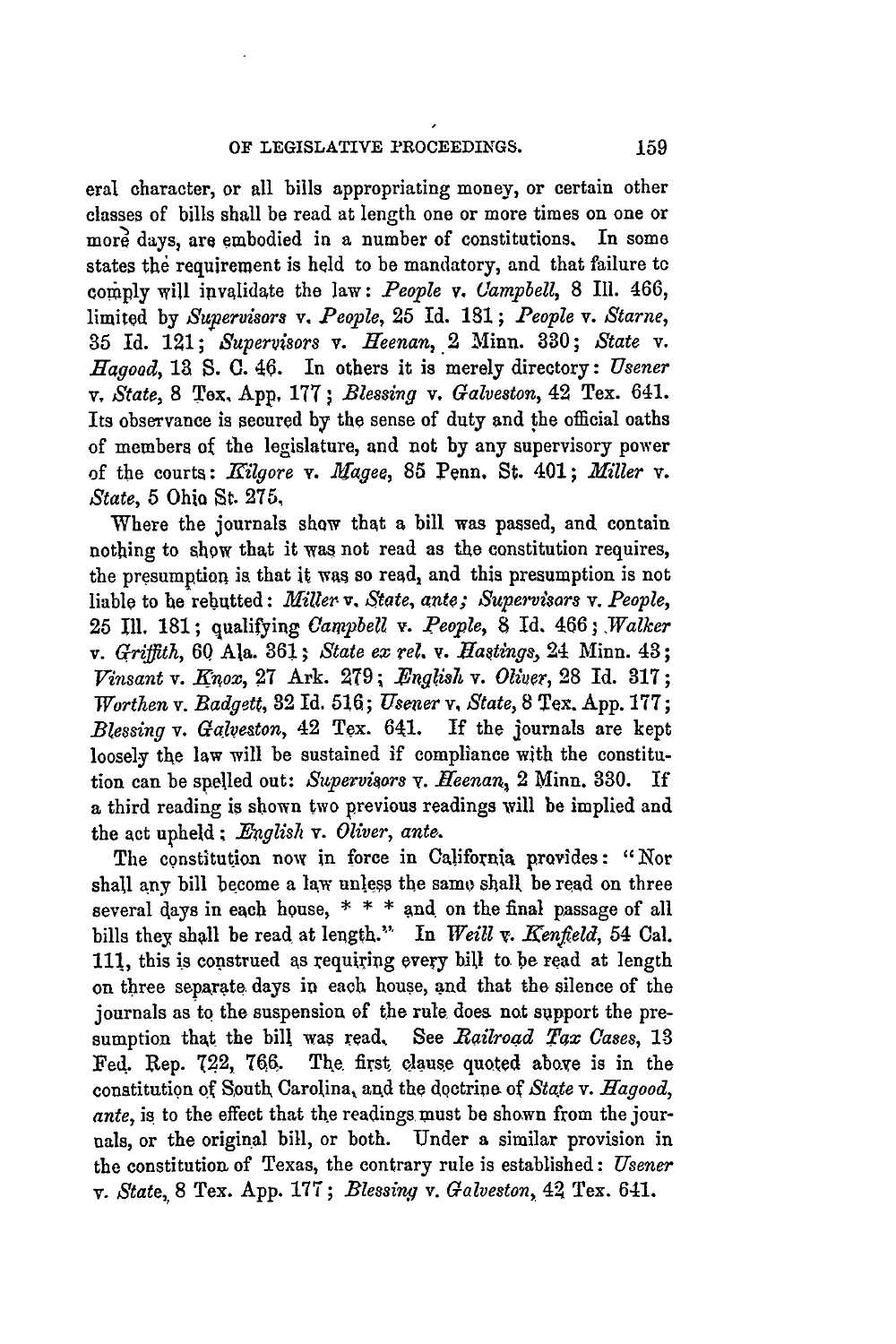#### 160 **CONSTITUTIONAL REGULATIONS**

If a bill, after being twice read in the house to which it is sent for concurrence, is recalled by the house in which it originated, one additional reading after its return to the house from which it was recalled, is a substantial compliance: *State v. Crawford,* 85 Ark. **237.** A bill may be read the first time in the house to which it is sent for concurrence on the same day of its passage **by** the other house: *(hicot Co. v. Davies,* 40 Ark. 200; *State v. Crawford, ante.*

A slight change in the title of a bill will not invalidate the readings it had before the change was made: *Larrison v. Peoria, etc., Railroad Co.,* 77 Ill. 11; *Walnut v. Wade,* **108 U.** S. **683;** *Plummer v. People,* 74 Ill. 361. If the identity of the bill can be ascertained from the journals, and the change is not one of substance and apt or calculated to mislead, the validity of the act will not be affected: *Supervisors v. Heenan,* 2 Minn. **330.**

Where it is required that the bill shall be read at length it is **not** necessary that everything which is to become law by its enactment should be read. In *Bibb County Loan Association v. Richards,* 21 Ga. 592, it is ruled that a statute incorporating a loan association and making all its transactions by and with its members, whilst acting under and by virtue of certain authority, valid and binding in law, was valid, notwithstanding the transactions to which reference was made were not incorporated in the statute and were not read. In *Dew v. Cunningham,* **28** Ala. 466, it is remarked that to construe this provision to include everything which is to become law by the enactment of a bill, would exclude the power to make comprehensive enactments.

Are amendments required to be read?—In Miller v. State, 5 Ohio St. 275, the bill originally introduced, after being read twice, and on different days, was referred to a select committee, who reported it back with one amendment, to wit, "strike out all after the enacting clause and insert a new bill ;" this bill was subsequently amended and then agreed to, read the third time and passed. It was argued that this "new bill" should have been read three times. In reply, the court say: "But, for argument's sake, let it be adniitted that the bill as amended was read but once in the senate; is the act, for that reason, void? That, counting the two readings before the amendment, and the final reading, the **bill** was read three times, is conceded, for these readings are shown **by** the journal, and it is also conceded that, in general, three readings of an amendment are not necessary. But inasmuch as the amend-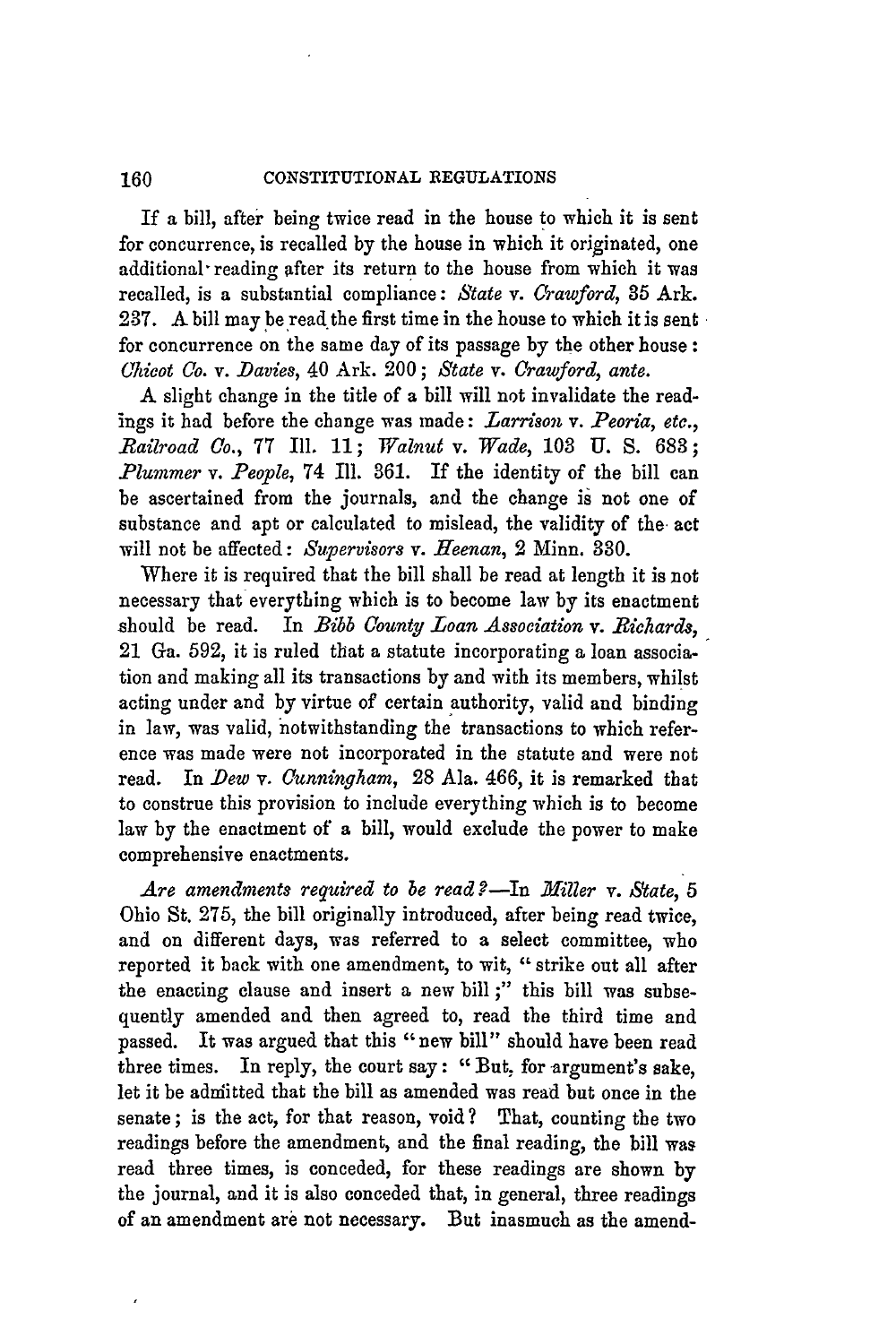ment in this case is styled in the journal **"a** new bill" it is said that three readings were necessary. Why necessary? The amendment was none the less an amendment because of the name given it.  $* * *$  When the subject or proposition of the bill is thereby wholly changed, it would seem to be proper to read the amended bill three times, and on different days; but when there is no such vital alteration, three readings of the amendment are not required." In *Ferguson v. Miners' Bank,* **3** Sneed (Tenn.) **609,** there is no direct adjudication, but it is said that adopting amendments of a character entirely distinct from that of the bill, on its third and last reading, has the appearance, at least of an evasion of the constitution. If the new matter is not germane to that of the original bill, it would seem to be a new bill, although it may be called an amendment, and if so, should be read three times instead of once in each house. In *English v. Oliver,* **28** Ark. **317,** the rule in *Miller v. State, ante,* was followed. The court say: "The proceedings appear to have been irregular, or that a complete journal was not made of all that was done. It is not affirmatively shown how this substitute bill came before the house, nor is it affirmatively shown that it was read a first and second time, but the journal shows that it was read a third time. To have a third reading would imply a first and second, and there is nothing before us to show that such readings were not had." Amendments are not embraced within the meaning of the constitution of Illinois: *People ex rel.* v. *Wallace,* **70** Ill. 680; nor in South Carolina, it seems: *State v. Platt,* 2 **S. C.** 150, **156.**

*Suspension of Rule requiring Several Beadings.-In* cases of "urgency" or "emergency" the rule concerning readings may be suspended by a majority or two-thirds vote. Whether any given state of circumstances present a "case of urgency" authorizing a suspension of this rule is solely for the legislature to determine; and the reasons for its action need not be given in the journals **:** *.Hull v. Miller,* 4 Neb. 503. Where the journals recite that by a yea and nay vote the readings were dispensed with, the presumption is that the vote was a two-thirds vote, and that there was a case of emergency: *McCulloch v. State*, 11 Ind. 424. When the required number of readings are shown on the same day a strong and *prima facie* implication arises that the suspension of the rule was deemed expedient: *Turley v. County of Logan,* **17 Ill.** 151. Where it is

**VOL. XXXII.-21**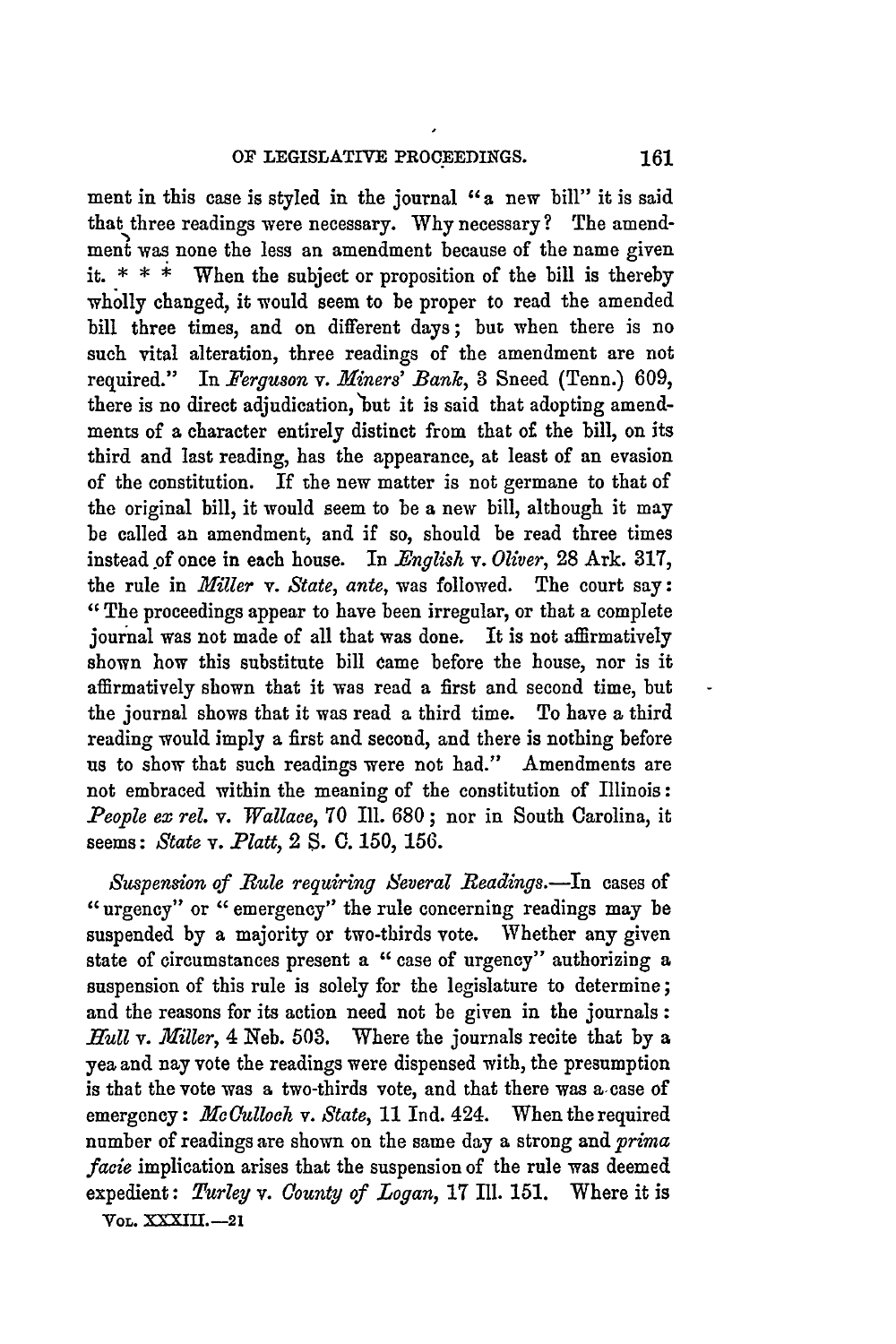162 **CONSTITUTIONAL** REGULATIONS

not required that the journals affirmatively show that the rules were suspended, and the bill was read by title, the presumption is that they were suspended: *Chicot County v. Davies,* 40 Ark. 200; *Vinsant v. Knox,* **27** Id. 278; *-English v. Oliver,* **28** Id. 320.

*Setting out Revised, Altered or Amended Acts at Lenqth.-In* some constitutions provisions are to be found of the same import as the following from the constitution of Michigan: "No law shall be revised, altered or amended by reference to its title only, but the act revised or section or sections of the act altered or amended shall be re-enacted, and published at length." In *People v. Hahaney,* **13** Mich. 481, it is said: "This constitutional provision must receive a reasonable construction, with a view to give it effect. The mischief designed to be remedied was the enactment of amendatory statutes in terms so blind that legislators themselves were sometimes deceived in regard to their effect, and the public, from the difficulty of making the necessary examination and comparison, failed to become apprised of the changes made in the laws. An amendatory act which purported only to insert certain words, or to substitute one phrase for another in an act or section which was only referred to but not re-published, was well calculated to mislead the careless as to its effect, and was, perhaps, sometimes drawn in that form for that express purpose. Endless confusion was thus introduced into the law, and the constitution wisely prohibited such legislation."

This provision is not merely a rule of procedure for the legislature, but renders null and void any law which does not conform to it. It is binding upon all branches of the government. *Tuskaloosa Bridge Co. v. Olmstead,* 41 Ala. 9 *; Smails v. White,* 4 Neb. **353** ; *Sovereign v. State,* 7 Id. 409 ; *Walker v. Caldwell,* 4 La. Ann. **297** ; *1leGhee v. State,* 2 Lea (Tenn.) **622.**

It makes no difference whether the intention to amend appears from the title or body of the act ; if it has that effect it is within this provision: *Smailg* v. *White, ante.* In Indiana an act is not within the constitution unless it professes to amend some act or section of an existing law: *Blakemore v. Dolan,* 50 Ind. 194. This is the general rule. See *People v. Mahaney,* **13** Mich. 481; *Lake v. Palmer,* 18 Fla. 501; Cooley's Cons. Lim. \*152, note **3.** Statutes which amend or repeal by implication are not embraced: *State v. Draper,* 47 Mo. 29; *Geisen v. Heiderich,* 104 Ill. 537; *Fleischner v. Chadwick,* 5 Ore. 152; *State v. Cain,* **8** W. Va.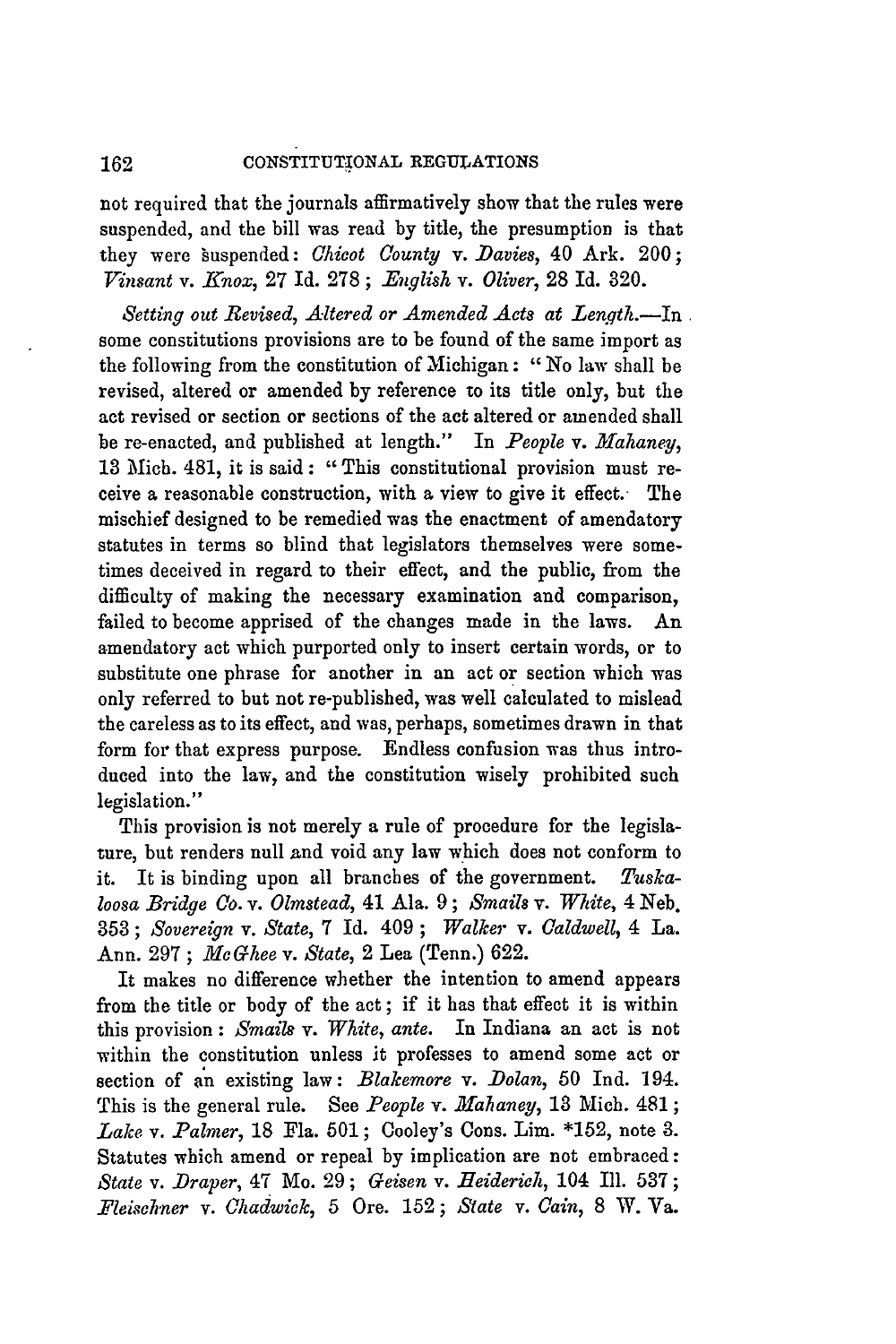**720;** *State v. Geiger,* 65 Mo. **306;** *Lehman* v. *McBride,* 15 Ohio St. **573.** In *People v. Whipple,* 47 Cal. **592,** it is determined that it is competent for the legislature, in creating an office, to define the duties of the incumbent **by** making reference to another and existing statute, and to provide that those duties shall be the same as required by the act so referred to. In consequence, of the rule that repeals **by** implication are not favored, the repugnance between the earlier and former statutes must be irreconcilable, or this rule will not be applied: *State v. Draper*, ante.

**A** complete law which of itself covers the entire subject with which it deals is not in this provision: *Jones* v. *Davis,* 6 Neb. **38;** *-People* v. *Wright,* 70 Ill. **888** ; *Commonwealth* v. *Drewry,* 15 Gratt. 1 **;** *Ex parte Pollard,* 40 Ala. **77;** *Davis v. State,* **7 Md.** 151; *Parkinson v. State,* 14 Id. 184. An act is independent when it embraces matter not previously legislated upon, or it may be independent when there is a law upon the subject, and the act does not attempt to amend such law, but makes a new enactment: *Blakemore* v. *Dolan,* 50 Ind. 194. A law is revised or amended when it is in whole or part permitted to remain, and something is added to or taken from it, or it is in some way changed or altered to make it more complete or perfect, or to fit it the better to accomplish the object or purpose for which it was made, or some other object or purpose: *Falconer v. Robinson,* 46 Ala. 840.

If a section or part of a law is obnoxious to this provision, the validity of the other parts or sections is not thereby affected, if capable of separation: *.Bx parte Pollard,* 40 Ala. **77.**

The later cases generally hold that the requirement of the constitution is complied with by setting out at length the act or section revised or amended as it is with the amendment or revision embodied **.in** it: *People v. Pritchard,* 21 Mich. **286;** *Portland v. Stock, 2* Ore. 69; *Lehman v. McBride,* 15 Ohio St. 573; *Van Riper v. -Parsons,* 40 *N.* **J.** L. 128; *Colwell v. Chamberlain,* 43 Id. 887; *People v. McCallum,* 1 Neb. 182. In Louisiana and Indiana it was formerly held that it was necessary to set out the law in full as it stood before amendment or revision : *Langdon v. Applegate,* 5 Ind. **327** ; *Wilkins v. Miller,* 9 **Id.** 102 ; *Rogers v. State,* 6 Id. **31;** *Kennon v. Shull,* 9 Id. 154; *Armstrong v. Berreman,* **18** Id. 422. These cases were overruled in *Greencastle, etc., Co. v. State,* **28** Id. 382, which has been adhered to ever since. The Louisiana cases *(Walker v. Caldwell,* 4 La. Ann. 297; *Heirs of*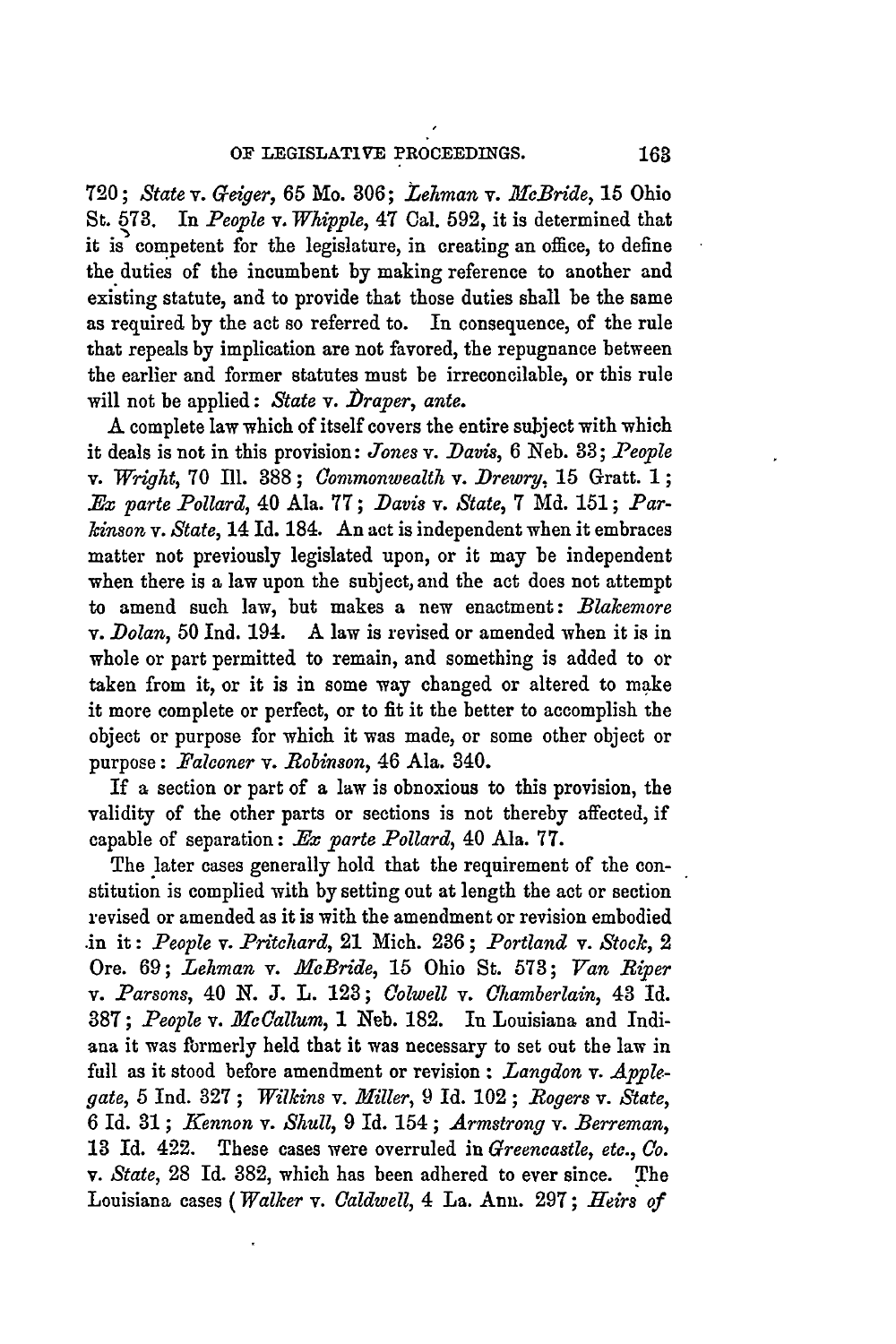*Duverge v. Salter,* 5 Id. 94), which were the basis of the rule originally established in Indiana, appear to be overruled in *Arnoult v. New Orleans,* 11 La. Ann. 54.

Under the peculiar phraseology of the constitution of Missouri, where an entire act is revised or re-enacted, it must be set forth and published in whole; where the whole act is amended the same course must be pursued, but where only a part of an act is amended the amendatory part only need be set out and published: *Mayor* v *Trigg,* 46 Mo. 288.

The constitution of Tennessee requires that "All acts which revive, repeal or amend former laws shall recite, in their caption or otherwise, the title or substance of the law repealed, revived or amended." This applies to repeals **by** implication: *McGhee v. State,* 2 Lea 622. It does not require a recital of the substance of an act any further than it is amended or repealed. If the substance of that part of the act which is to be amended or repealed is recited, it is sufficient: *State v. Gaines,* 1 Id. 734.

The constitution of New York provides that "no act shall be passed which shall provide that any existing law, or any part thereof, shall be made or deemed a part of said act, or which shall enact that any existing law, or any part thereof, shall be applicable, except **by** inserting it in such act." In *People ex rel. v. Banks,* 67 *N.* Y. 568, it is remarked that "It is not necessary, in order to avoid a conflict with this article of the constitution, to re-enact general laws whenever it is necessary to resort to them to carry into effect a special statute. Such cases are not within the letter or spirit of the constitution, or the mischief intended to be remedied. By such a reference the general statute is not incorporated into or made a part of the special statute, but the enforcement of the right or duty, and the final imposition of the burden are directed to be in the form, and **by** the procedure given by the other and general laws of the state." In *Wells v. Buffalo,* 14 Hun 438, **it** is decided that this provision does not contemplate that in an act amending a prior one, the whole of the latter should be copied into it. It "should only be applied when in a subsequent statute another act is referred to, not to amend it, but to give effect to the provisions of the new. In other words, the new act must, **by** its express terms, provide that an existing law shall be made or deemed a part of it. This is not done when the new act merely amends the former."

*Miscellaneous Provisions.-The* constitution of Michigan provides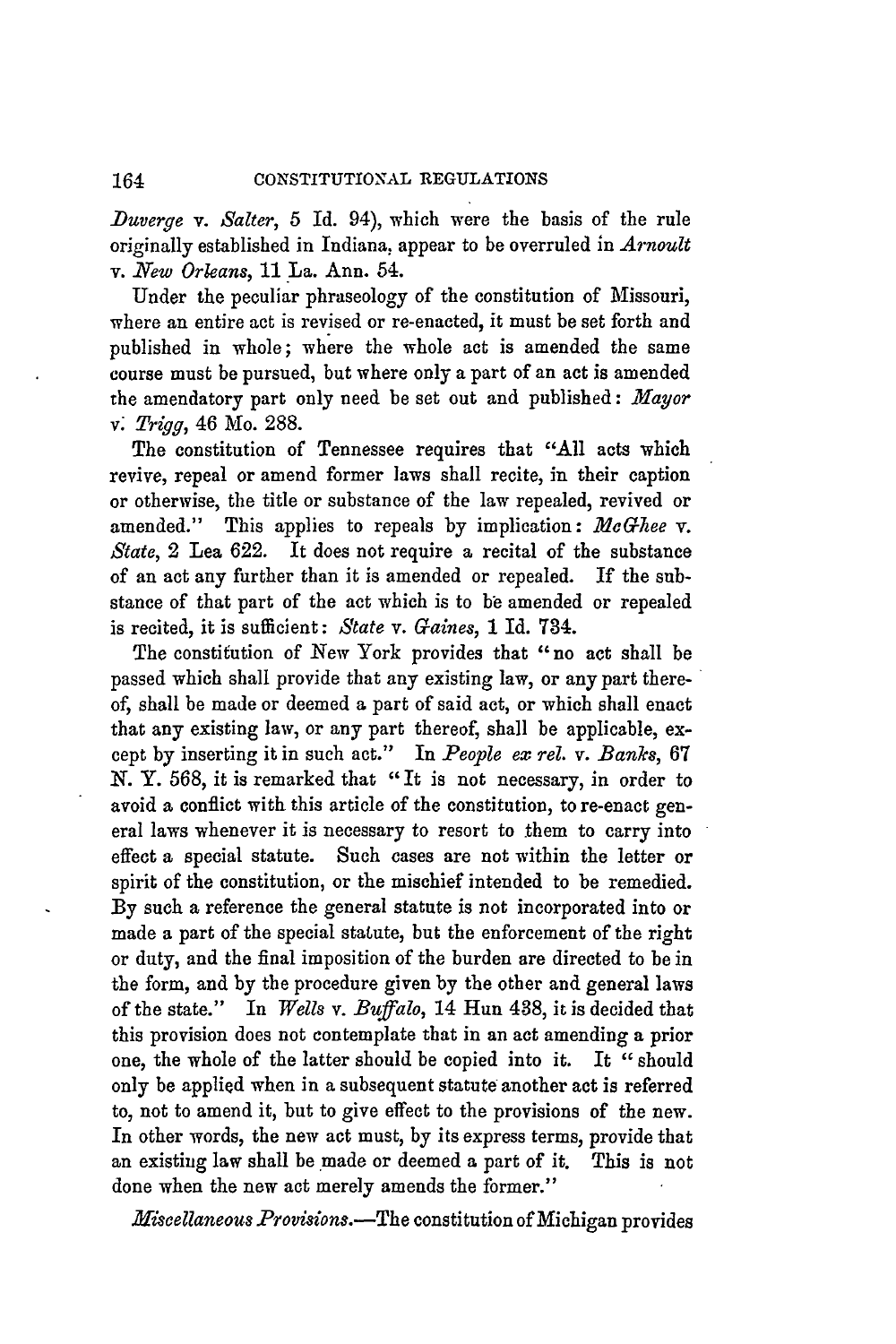that *"no* new bill shall be introduced into either house of the legislature after the **first** fifty days of a session shall have expired." In *Pack v. Barton*, 47 Mich. 520, within the prescribed time a bill was offered for the organization of the township of Montmorency, and after the expiration of that time it was so changed as to provide for the organization of a county with that name. The purpose of each proposition was practically the same—to give the inhabitants of the territory a distinct municipal government. There was nothing to give rise to any inference that in the change made there was a purpose to evade the constitutional command. It was held that the act was not invalid. To the same effect is  $Powell \, \mathbf{v}$ . Jackson *Common 0ouncil,* **51** Mich. **129.**

It is provided **by** the constitution of Arkansas that *"no* bill shall be so altered or amended on its passage, through either house, as to change its original purpose." **An** amendment which limits or extends the scope of the bill, but embraces no new matter not germane to its original purpose, is not within this provision: *Loftin v. Watson,* **32** Ark. 414.

*The Required Vote*.—Some courts distinguish between the constitutional requirements concerning the mode of enacting laws and the authority by which they are enacted, and will take notice of the journals where the validity of the law is challenged on the ground that it did not receive the assent of the legislature, but will not do so where a disregard of the prescribed forms of legislation is relied upon to overturn it: *Miller v. State,* 5 Ohio St. 275 ; *.Fordyce v. Godman, 20 Id. 1; Kilgore v. Magee, 85 Penn. St. 401, are in*stanced. **In** the last case the court observe : *"* The evidence of a law-its actual existence-we may inquire into; for before we are bound by it we must be satisfied it is the act of the legislature, however informally they may have conducted the process by which they have made it a law. See *Southwark Bank v. Commonwealth,* **26** Penn. St. 446.

Where the vote on the passage of bills is not required to be taken **by** yeas and nays and entered on the journal, the presumption arising from the signatures of the presiding officers to the enrolled act will overcome their silence: *Williams v. State,* **6** Lea (Tenn.) 549; *In re Roberts,* **5** Colo. **525** ; *State v. Mead,* **71** Mo. **266 ;** *Worthen v. Badgett,* **82** Ark. 496. But where, the aye and nay vote is required to be entered on the journal, it must affirmatively appear that the bill received a constitutional majority: *Post v. Supervisors,* **105**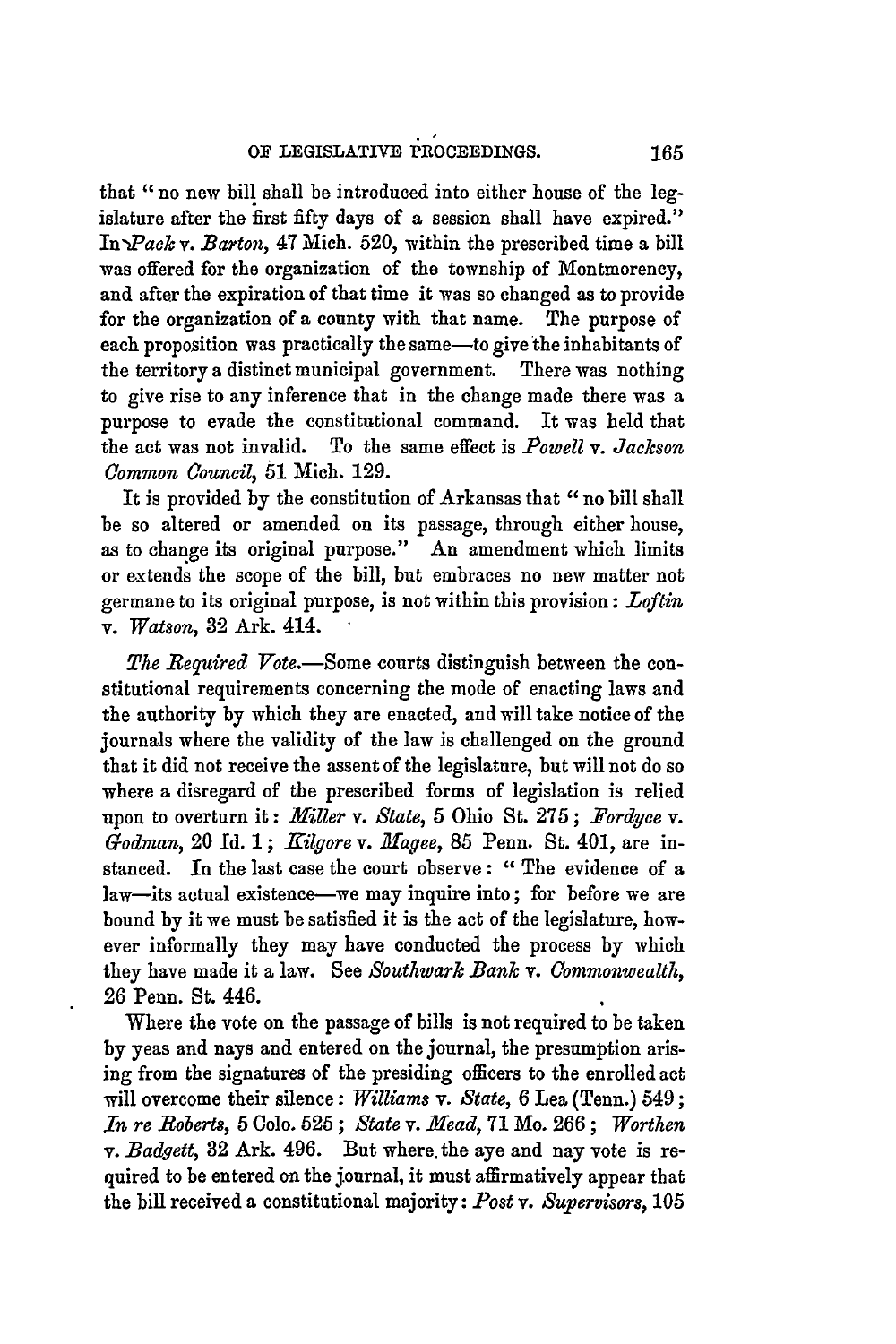166

**U. S.** 677; *Hull* v. *Miller,* 4 Neb. 305; *Supervisors v. Heenan, 2* Minn. 330 ; *Green v. Graves,* 1 Doug. (Mich.) 351 **;** *Spangler v. Jacoby,* 14 **111. 297** ; *People v. Starne,* 35 Id. 121; *Ryan v. Lynch,* 68 Id. 160; *Fordyce v. Godman,* 20 Ohio St. **1** ; *People v. De Woy,* 62 Ill. **253;** *Opinion of Justices,* **35 N.H.** 579; *Raib:oad Tax Cases,* **13** Fed. Rep. **722** ; *County of Santa Clara v. Southern Pacific Railway Co.,* 18 Id. 385 ; *State v. Francis,* 26 Kans. 724 **;** *Bond Debt Cases,* **12** S. **C.** 200. Where the journal shows that a bill did not receive the required two-thirds vote on its third reading in the.house, but that it did upon its final passage **by** that body after it was returned from the other body with slight amendments, it shows a substantial compliance: *Bond Debt Cases, ante.* Names of members who vote in the negative must appear as well as of those who vote in the affirmative: *Smithee v. Garth,* 33 Ark. 17. A bill which the journal shows to have been indefinitely postponed, and which it does not show was ever taken up again, is not a law: *Burr v. Ross*, 19 Ark. 250.

In *Steckert v. East Saginaw,* 22 Mich. 104, the charter required that the vote of the city council in certain cases should be entered on the minutes. It was held not to be complied with **by** a record which showed that a vote was adopted unanimously on call, the names not appearing.

The provision of the constitution of New York requiring the question upon the final passage of a bill to be taken immediately upon its last reading and the yeas and nays to be entered on the journal, is only directory to the legislature. There is no clause declaring the act to be void if this direction be not followed: *People v. Supervisors,* 8 N. Y. 317.

Amendments may be concurred in without entry of yeas and nays in journal: *Com. v. .Higginbotham,* 17 Kans. **62;** *Haynes v. Heller,* 12 Id. 383; *Bull* v. *.liller,* 4 Neb. 503.

The constitution of West Virginia provides that no bill shall be passed **by** either branch without an affirmative vote of the majority of the members elected thereto. The senate was comprised of twenty-two members, one of whom had resigned his seat after its organization. An act which received eleven votes after such resignation was held valid: *Osburn v. Staley,* 5 W. Va. 85. " Twothirds of the members of each branch of the general assembly," means two-thirds of the members present, a quorum voting: *Morton v. Comptroller-Gen.,* 4 S. **C.** 430; *BondDebt Cases,* 12 Id. 200.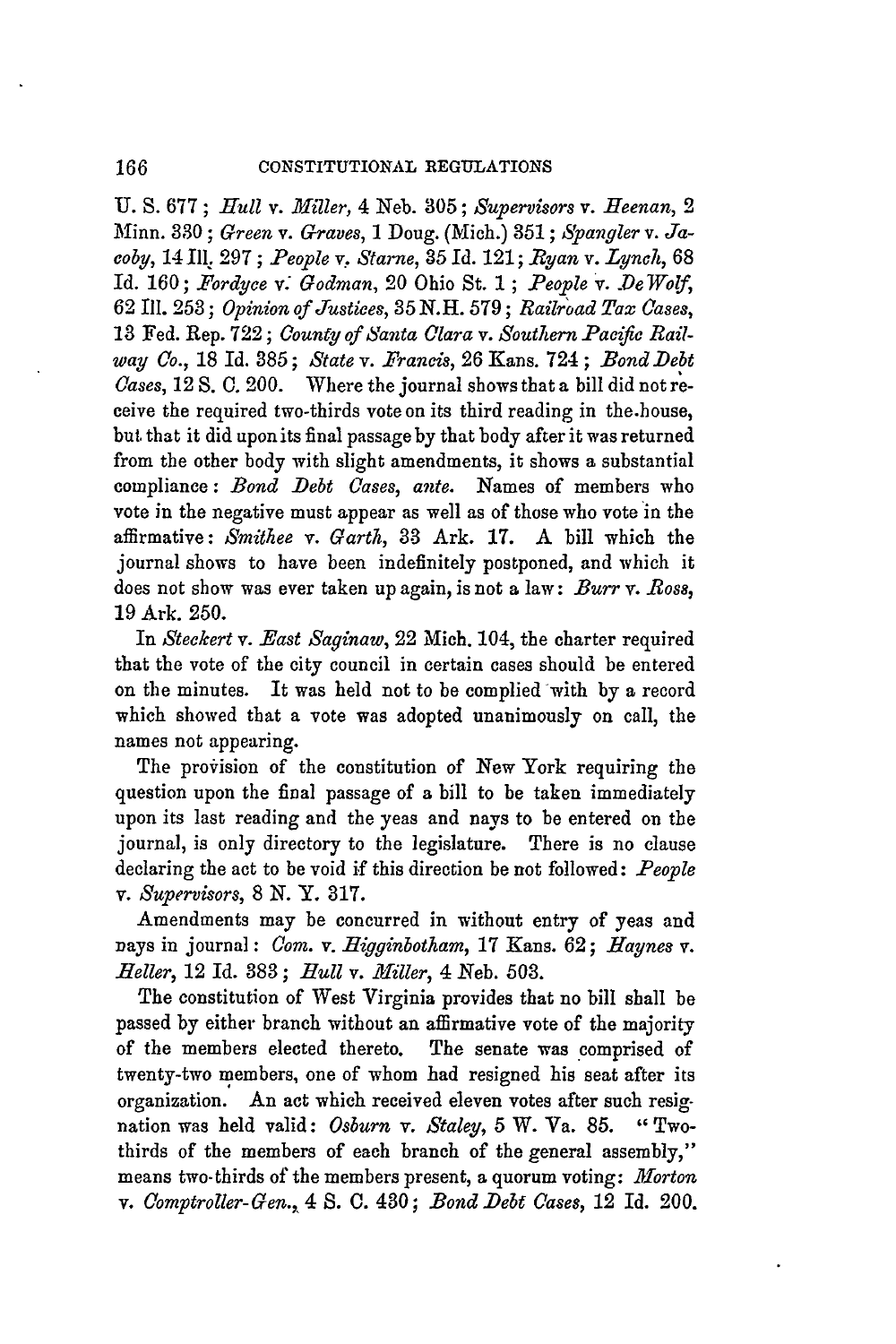**"** Two-thirds vote," as these words are used in the constitution of Mjnnesota, means a vote in each house of two-thirds of all the members thereof: *State v. Gould,* 81 Minn. 189.

In *People v. Hahaney,* 18 Mich. 481, the court was asked to declare an act unconstitutional because a portion of those who voted for it were not legally elected. It was held that this could not be done ; that while the court was bound to take notice of legislative action concerning the validity of statutes, it could not do so in regard to the facts attending the election of members, even though the facts are to be found in the journals; that an act cannot be declared void because a portion of those who voted for it, and whose votes were essential to its passage, were not legally elected and were retained in their seats **by** a decision opposed to the constitution.

The house of representatives of Kansas consisted of four more persons than the maximum number provided for **by** the constitution. An act was passed **by** the aid of the votes of three of the four persons who were not entitled to seats, but who were admitted by the action of the house. It was held void: *State v. Francis,* **26** Kans. 724.

*Signatures of Presiding Officers.*—In states where the enrolled bill is conclusive as to the regularity of the proceedings, and the signatures of the presiding officers thereto are required **by** the constitution, the only evidence that the bill has passed is furnished thereby. Their signatures are absolutely essential to the existence of the law: *State* v. *Glenn,* 1 West Coast Rep. **50;** *Pacific Bailroad Co. v. Governor,* 23 Mo. **353;** *-Evans v. Browne,* 80 Ind. 523; *Broadnax v. Groom,* 64 N. **0.** 244; and are evidence of its passage over the executive veto : *Pacific Railroad Co. v. Governor, ante.* It is intimated in *Gaines v. Horrigan,* 4 Lea (Tenn.) 608, that the requirements of the new constitution that all bills shall be signed in open session and that the fact of signing shall be entered on the journal, is intended to furnish conclusive evidence that they were passed.

The constitution of Missouri provides that "no bill shall become a law until the same shall have been signed. by the presiding officer of each house in open session." This requirement is mandatory: *State v. Head,* 71 Mo. 266. Other provisions, such as requiring him, before affixing his signature, to suspend all other business, declare that such bill will now be read, and that the fact of signing

**I**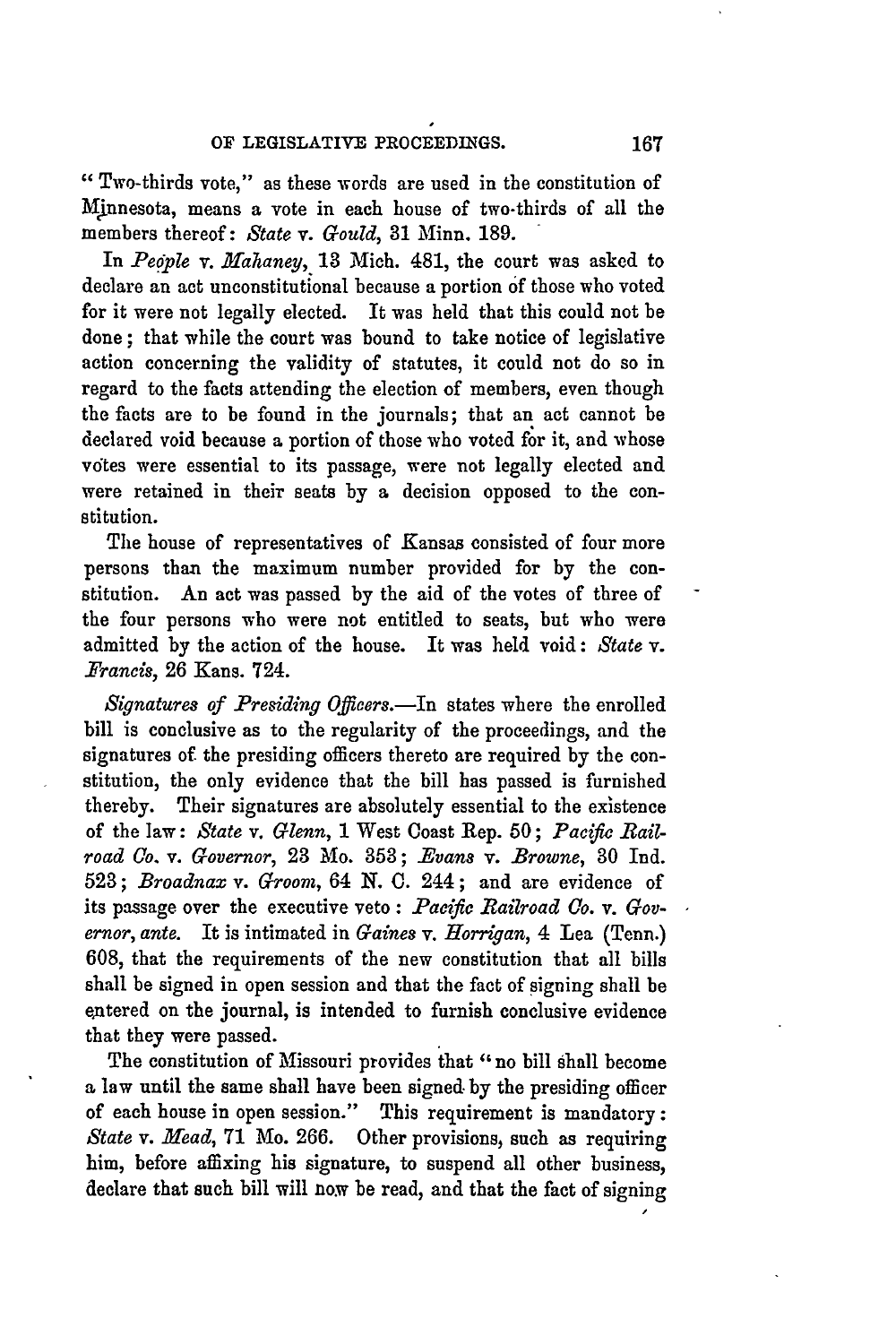shall be noted on the journal, are merely directory: Ibid. The same rule, as to the fact of signing being noted on the journals, is held in Colorado: *In re 1oberts,* **5** Colo. 525. In Nebraska it is provided that **:'** the presiding officer of each house shall sign publicly, in the presence of the house over which he presides, while the same is in session and capable of transacting business, all bills and joint resolutions." In *Cottrell v. State,* 9 Neb. **'125,** it is said that the signatures are merely a certificate to the governor that **tle** bill has passed the requisite number of readings and been adopted by the constitutional majority. Where the journals show that the bill has received the required vote, and it has been approved, failure of the presiding officer of either house to attach his signature will not invalidate it. This is the rule in Kansas: *Commissioners v. Higginbotham,* 17 Kans. 62. At common law signatures are not necessary: *Speer v. Plank-Road Co.,* 22 Penn. St. **876.**

The constitution of Nevada requires the signatures of the presiding officers, and also of the secretary of the senate and clerk of the assembly. The signature of the assistant secretary of the senate is held to satisfy the requirements of the secretary's signature. *State* v. *Glenn,* 1 West Coast Rep. 50. No little stress is laid on the established legislative custom and the dire consequences which would result from establishing the contrary doctrine.

Under a statute directing the presiding officers, when a bill requires three-fifths of all the members elected to be present at its final passage, to certify such fact, and making the certificate presumptive evidence of the fact, it was ruled that it was not competent for the legislature to make the failure of its officers to append the proper certificate, defeat the provisions of the constitution. *People v. Supervisors,* 8 **N.** Y. **317.** The certificate might be impeached if it certified that the requisite number was present when the fact was otherwise ; and if the certificate was not given, the fact that three-fifths were present might be shown from the journals or other proper evidence. Ibid. In *People v. Commissioners,* 54 N. Y. 276, it is ruled that laws which come under the constitutional provision requiring two-thirds of the members elected to vote therefor, are not valid if it does not appear from the statute book or the enrolled act that they received the required number of votes. In such cases, where the bill is only certified in the form of an ordinary majority bill, it is at least *prima facie* evidence that it did not receive a two-thirds vote. *People v. Purdy*, 2 Hill 34.